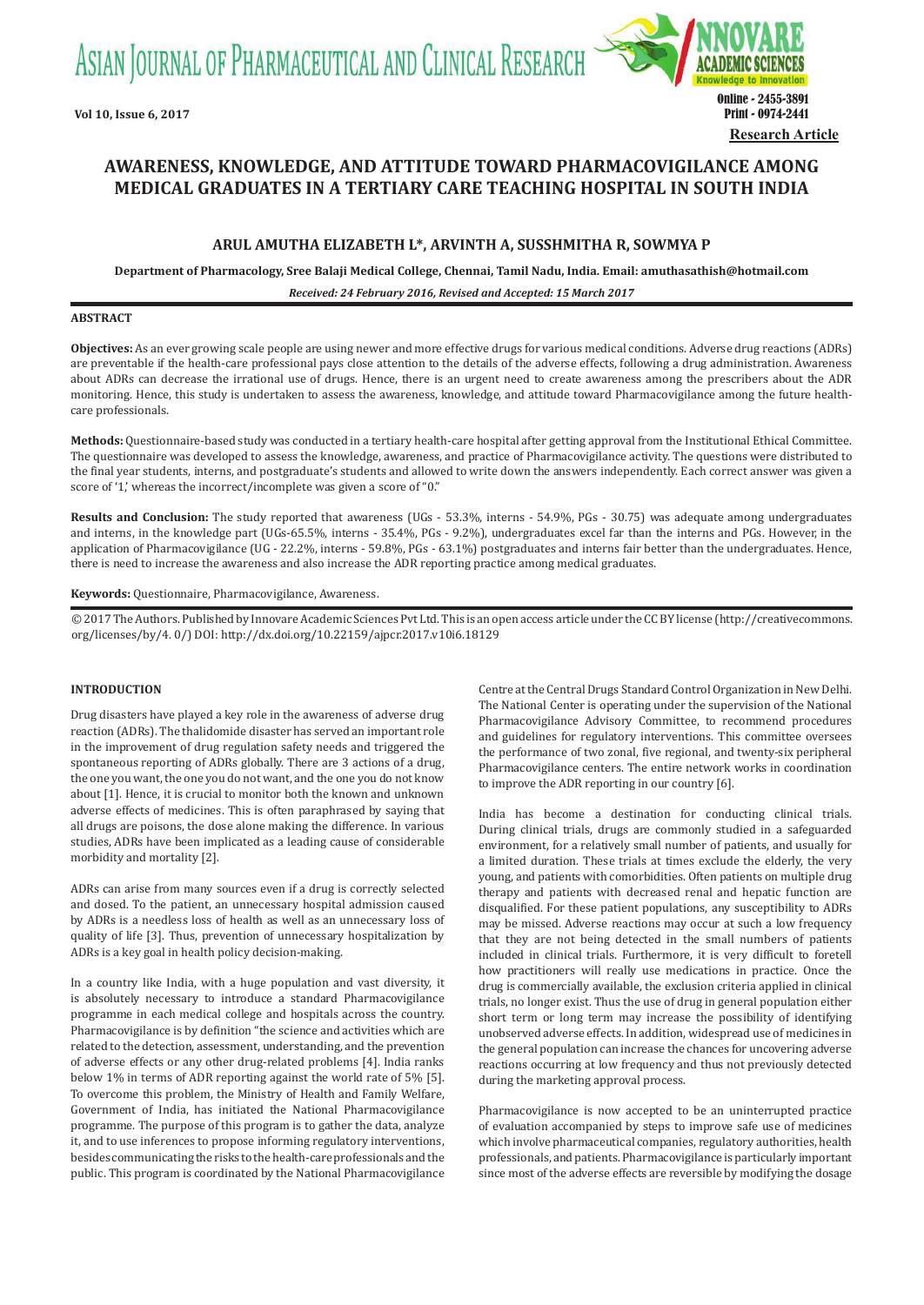or omitting the offending medicine. All medicines (pharmaceuticals and vaccines) have side effects. In a vast country like India with a population of over 1.2 Billion with vast cultural blend, different disease occurrence patterns, practice of different systems of medicines, different socioeconomic status, it is important to have a standardized and healthy Pharmacovigilance and drug safety monitoring program for the nation. Concern for ADRs in highly vulnerable populations is of even greater concern.

Pharmacovigilance programs have played a major role in detection of ADRs and banning of a number of drugs from the market. However, underreporting of ADRs is one of the major problems associated with Pharmacovigilance programs. Although Pharmacovigilance programs are victorious in improving drug use patterns, underreporting of ADRs is felt as a major problem. ADR may not be reversible or may escalate into severe consequences. In the long run, this ADR may spread out in different parts of the world with the same symptoms as no professional engaged in prescribing the doses takes pain in reporting the matter to the concerned agency. Such a casual approach may prove fatal to the large population and at times be cost-effective and result into loss of valuable workforce. At last medicine, despite promising ingredients to cure the disease, is discarded and the other alternatives are searched upon [7]. The Herculean task is to foster a culture of reporting among the clinicians, especially among the junior doctors, as they are more closely associated with the patient care. The present low level of ADR reporting is mostly due to a lack of awareness and training and time constraints [8]. The way in which a doctor takes the clinical record of a patient can be improved if he has a sound knowledge of the drug safety issues, with an importance on the patient's medication history. It also helps him in understanding the action of the drug better. It thus decreases the irrational use of medicines, adverse drug-drug interactions, and inappropriate polypharmacy [9]. To expand the reporting rate, it is vital to improve the knowledge, attitude, and practices (KAP) of the healthcare professionals regarding ADR reporting and Pharmacovigilance. Before carrying out any intervention, it is necessary to evaluate the baseline KAP of the health-care professionals regarding ADR monitoring

| Table 1: Awareness of pharmacovigilance among respondents |  |  |
|-----------------------------------------------------------|--|--|
|-----------------------------------------------------------|--|--|

| Grading                                                                                                     | <b>Final year</b><br>students (%) |                                                                                   | Interns $(\% )$ Postgraduates $(\% )$ |
|-------------------------------------------------------------------------------------------------------------|-----------------------------------|-----------------------------------------------------------------------------------|---------------------------------------|
| Poor (below 25%) 11.1 (10/90)<br>Average (25-50%) 24.4 (22/90)<br>Good (51-75%)<br>Excellent<br>(above 75%) | 53.3 (48/90)<br>3.3(3/90)         | 18.3 (15/82) 18.4 (12/65)<br>31.7 (26/82) 49.2 (32/65)<br>$2.4(2/82)$ $1.5(1/65)$ | 54.9 (45/82) 30.75 (20/65)            |

| Table 2: Knowledge of pharmacovigilance among respondents |  |
|-----------------------------------------------------------|--|
|                                                           |  |

| Grading                                                                           | <b>Final year</b><br>students                          | <b>Interns</b>                                           | Postgraduates                                          |
|-----------------------------------------------------------------------------------|--------------------------------------------------------|----------------------------------------------------------|--------------------------------------------------------|
| Poor (below 25%)<br>Average (25-50%)<br>Good (51-75%)<br>Excellent<br>(above 75%) | 6.6(6/90)<br>28.8 (26/90)<br>65.5 (59/90)<br>6.7(6/90) | 10.9 (9/82)<br>43.9 (36/82)<br>35.4 (29/82)<br>2.4(2/82) | 24.6 (16/65)<br>64.6 (42/65)<br>9.2(6/65)<br>1.5(1/65) |

**Table 3: Application of pharmacovigilance among respondents**

| Grading $(\% )$                                                                              | <b>Final year</b><br>students (%)          | Interns $(\% )$                                         | Postgraduates (%)                                     |
|----------------------------------------------------------------------------------------------|--------------------------------------------|---------------------------------------------------------|-------------------------------------------------------|
| Poor (below 25) 24.4 (22/90)<br>Average $(25-50)$<br>Good (51-75)<br>Excellent<br>(above 75) | 52.2 (47/90)<br>22.2 (20/90)<br>1.11(1/90) | 9.75(8/82)<br>28.1 (23/82)<br>59.8 (49/82)<br>2.4(2/82) | 3.1(2/65)<br>27.7(18/65)<br>63.1 (41/65)<br>6.2(4/65) |

and Pharmacovigilance [10]. Pharmacovigilance plays an important role in the rational use of medicines by providing information about ADRs in the general population. Communicating the potential harm of drug use to patients is a matter of high priority and should be carried out by every prescriber [11]. One of the important long-term goals of this program is to develop a reporting culture among healthcare professionals and make ADR reporting mandatory for healthcare professionals [12,13]. Studies from different settings indicate inadequate knowledge about Pharmacovigilance among health-care professionals as well as attitudes that are associated with a high degree of underreporting [13] detection, recording, and reporting of ADRs is of vital importance and health experts should be encouraged to execute this appropriately.

## **METHODS**

#### **Study population**

This was a noninterventional study which was done among the final year MBBS students, interns, and the postgraduates who were studying at Sree Balaji Medical College, Chennai, after getting consent from them. Those who did not return the questionnaires in the stipulated time were excluded from the study. The study was conducted after getting approval from the Institutional Ethical Committee.



**Fig. 1: Pharmacovigilance score of undergraduates**



**Fig. 2: Pharmacovigilance score of interns**



**Fig. 3: Pharmacovigilance score of postgraduates**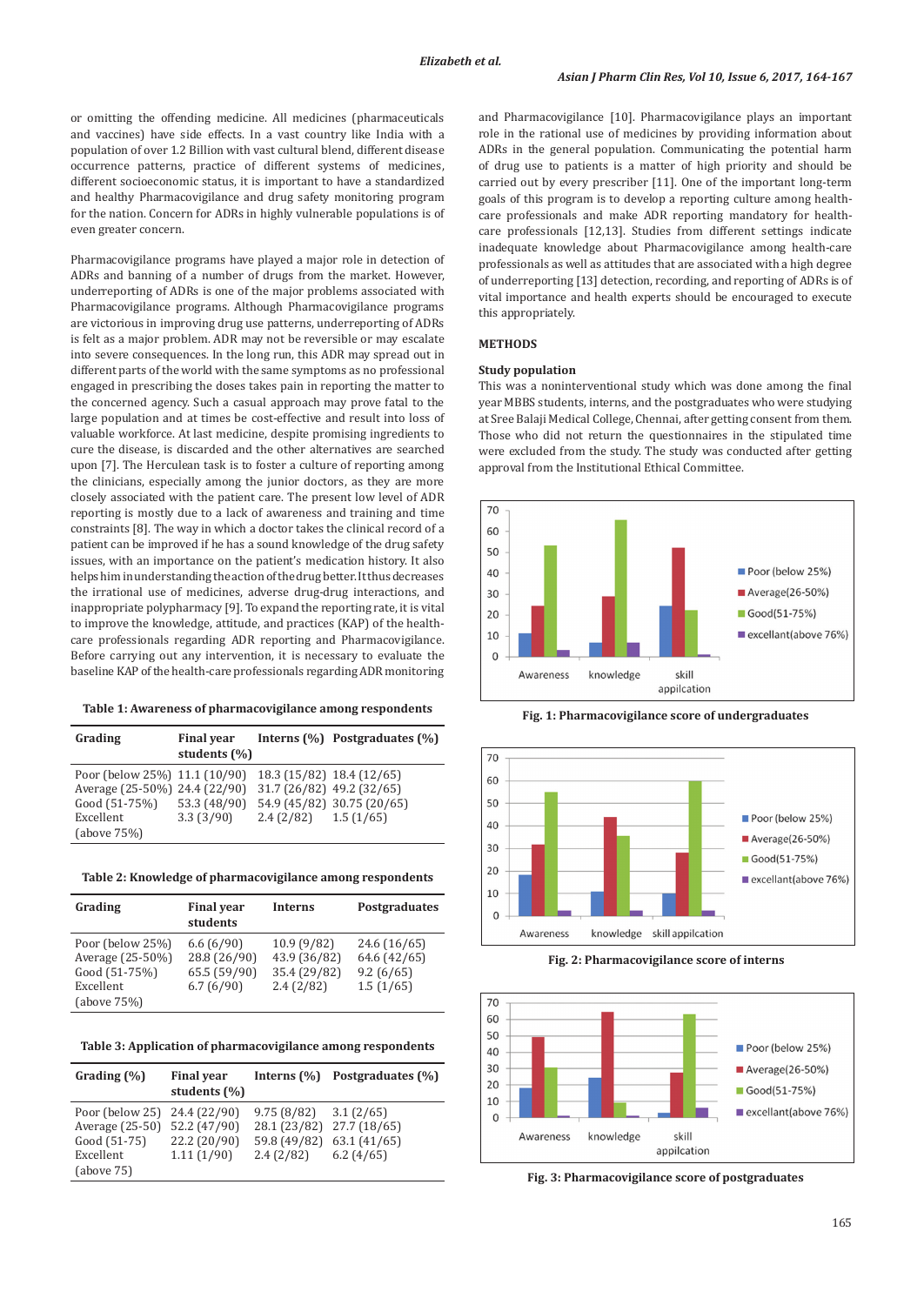### **The study instrument**

The study instrument was a predesigned questionnaire which was prepared by following the preference which was set by related studies. It was validated. The study questionnaire was designed to assess the awareness, knowledge, and the methods of application of Pharmacovigilance among the study population. The questionnaire is comprised 30 questions (awareness - 6, knowledge - 10, and methods of application - 14).

#### **The study conduct**

The questionnaire was administered to 250 final year MBBS students, interns, and postgraduates (from all specialties) of Sree Balaji Medical College. The participants were personally briefed about the questionnaire and they were requested to return the duly filled in forms. The participants were given 45 minutes to answer the questions and they were not allowed to consult anyone during that time. They could maintain ambiguity with regard to their names, but they had to write their designations. The questionnaire was designed in such a way that each question had only one correct answer. The questionnaires were then evaluated. One point was given to each answered question (max total - 30 points). All the 3 groups were categorized as poor if the score is below 25%, as average if the score is 26-50%, as good if the score is 51-75%, and as excellent if the score is above 75%. The questionnaires were then analyzed by grading the respondents into data from the completed questionnaires are charted categorically in MS Excel sheet, analyzed and the results are expressed using suitable pictorial representations and percentages.

#### **RESULTS**

The questionnaire was administered to 250 participants, of whom 70 were postgraduates from various departments, 90 were interns, and 90 were final year MBBS students. A total of 237 questionnaires were returned. (65 - postgraduates, 82 - interns, 90 - final year M.B.B.S students). Data from the completed questionnaires are charted categorically in MS Excel sheet, analyzed and the results are expressed using suitable pictorial representations and percentages. All the 3 groups were categorized as poor if the score is below 25%, if the score is 26-50% as average, if the score is 51-75% as good, and if the score is above 75% as excellent. The questionnaire was analyzed by giving 1 for the correct response and 0 for the incorrect one. From this study, the following results were obtained.

Final year students (53.3%) and interns (54.9%) (Table 1) are better in the awareness of Pharmacovigilance than the postgraduates (30.75%). This is because they were educated about detection, assessment, understanding, and prevention of ADR to a certain extent in their syllabus.

In the knowledge regarding the existence of various programs, regional center, the yellow card system, schedule Y, when to report the adverse event in a clinical trial, etc., the undergraduates performed better than the interns and postgraduates (Table 2).

In the application of methods, the scores were considerably higher among the postgraduates (63.1%) and the interns (59.8%) as compared to the final year students (22.2%) (Table 3). This is because they use their meagre Pharmacovigilance knowledge into application, by their clinical exposure, handling drugs, and managing ADRs in the hospital. Even though they report adverse reactions to the Pharmacovigilance cell, they are less aware of the National programs available [14].

Even though the interns have very good awareness about Pharmacovigilance (Fig. 3), their knowledge is less when compared to final year students. Even though the undergraduates had very good awareness and knowledge, they performed poorly in the methods of application. This is because they were educated (Figs. 1 and 2), but they lack the performance skill or hands on training. Fortunately, attitudes are potentially flexible variables and the level to which medical students are informed about the principles of Pharmacovigilance and their practice has a large impact on ADRs reporting.

The data analyzed highlighted that even though the postgraduates lack in the knowledge part of pharmacovigilance programme, since they are actively involved in reporting adverse effects to the pharmacovigilance cell they are far better in the application skill of the same.

## **DISCUSSION**

The incidences of adverse events are alarmingly increasing, with the increase in the entry of new drugs. The problem is further exacerbated by the inadequate training that clinicians receive in the basic principle of applied pharmacology and therapeutics. The adverse drug events may be attributable to the drugs, diagnostic agents, biologicals, nutrients, fluids, electrolytes, pharmaceutical excipient, or even the common components of the drug delivery systems. Occasionally, more than one agent is involved in causing the ADRs regardless of the route and mode of drug administration [15]. Monitoring of ADRs should be an essential constituent of patient care. It is now a wellestablished fact that health-care professionals play a vital role in ADR reporting [16]. The awareness of the occurrence of adverse effects for drugs should be created and taught even from the medical student period. This awareness can to some extent lead to rational use of drugs. Hence, this study is undertaken to assess the awareness among the undergraduate, interns, and postgraduate medical students, who are the future pillars of this medical field. The numerous mutual and fiscal consequences of ADRs develop a need to vigorously involve health-care professionals in the pharmacovigilance programme. The main aims of the pharmacovigilance programme are the early detection of adverse effects, interactions and reporting the same to the concerned authorities. It is much more vital for the recognition of the risk factors for the adverse reactions and dissemination of the information which is essential to get better in the prescription of drugs. Hence, the main requirement of Pharmacovigilance is the reporting of suspected ADRs [17]. An appropriate harmonization among the health-care professionals and medical institutions is the most vital for a roaring Pharmacovigilance programme. Many factors are related with the ADR underreporting among the health-care professionals. However, basically, to improve the reporting rate, it is essential to appropriately educate health-care professionals as regards ADR reporting/Pharmacovigilance. The most fitting time to do so is during the undergraduate and the postgraduate training of the doctors. This study endeavored is to assess the extent of the awareness, knowledge, and methods of application of Pharmacovigilance of the final year MBBS students, interns, and postgraduates of a tertiary care hospital. This is because students, interns, and post graduates can play a key task in interacting with patients in the clinical departments.

#### **CONCLUSION**

The present study revealed that the medical students are better in awareness and knowledge than the interns and postgraduates. However, the interns and postgraduates are more skilled in the application which they perform using their meagre knowledge. Therefore, it is a necessity of the hour to implement Pharmacovigilance as part of the medical curriculum and also chances of application of knowledge into practice. There is a need to conduct workshop and conferences regarding the Pharmacovigilance programme.

#### **ACKNOWLEDGMENT**

I would like to thank all the undergraduate students, interns, and postgraduate students of Sree Balaji Medical College, for participating in this study.

#### **REFERENCES**

- 1. Gupta SK. Post marketing surveillance. Text Book of Pharmacovigilance. 1<sup>st</sup> ed. Jaypee Brothers Medical Publishers (P) Ltd.; 2011. p. 75.
- 2. Jose J, Rao PG. Pattern of adverse drug reactions notified by spontaneous reporting in an Indian tertiary care teaching hospital. Pharmacol Res 2006;54(3):226-33.
- 3. Beijer HJ, de Blaey CJ. Hospitalizations caused by adverse drug